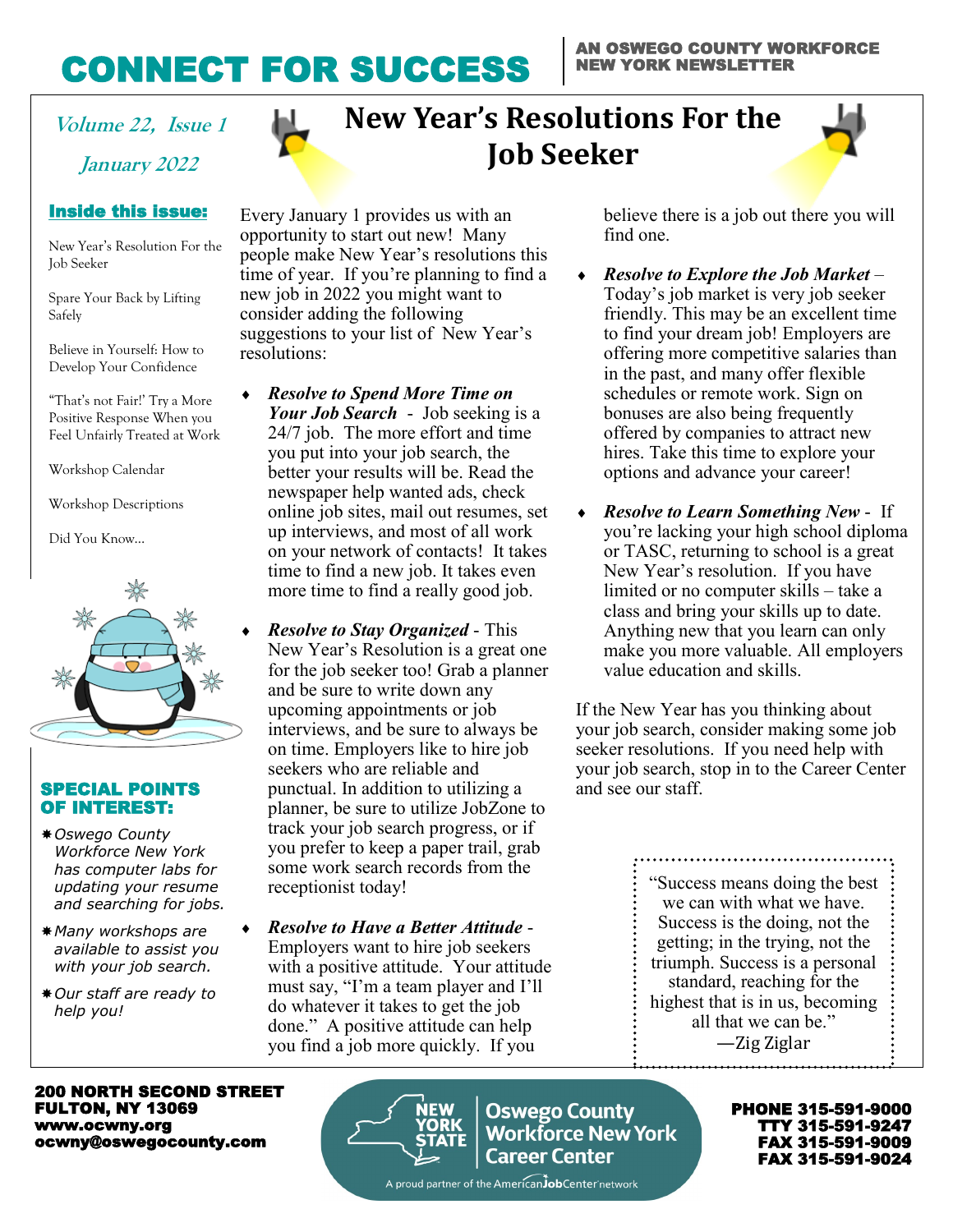### **Spare Your Back by Lifting Safely**

A major cause of back pain and injury is improperly lifting heavy items at work or in the home. Remember these basic techniques for safe lifting:

- **Assess whether you need help.** Before you even think of lifting an object, ask yourself whether you can really handle the load alone or you should ask a coworker for assistance, or get some kind of mechanical aid, like a dolly.
- **Always bend your knees.** Bending at the waist when you lift something strains your back. Bending at the knees helps you maintain your balance and lets your stronger leg muscles do the work of lifting.
- **Hug your load.** Keep the object as close to your body as you can. Gradually straighten your legs to a standing position.
- **Don't twist.** Twisting can overload your spine and cause serious injury. Keep your feet, knees, and torso pointed in the same direction when you lift.
- **Put your load down carefully.** Use the same techniques in setting down the object that you do when lifting it.



#### **Believe in Yourself: How to Develop Your Confidence**

Confidence doesn't come naturally to everyone. Even the most successful people have struggled with it in their careers. The good news is that you can develop it, just like any muscle or character trait, if you're willing to work hard. The better news - these tips can help you strengthen your confidence. Here's what to try:

- **Don't compare yourself against others.** Focus on your own achievements and ambitions, not anyone else's. Other people will always be more successful than you at different stages of your life and career, and obsessing about them will only send your confidence plunging. Concentrate on identifying and improving your own unique strengths and skills.
- **Track your success.** Keep a log of your accomplishments, large and small. Recording victories daily will

make you feel more successful, and looking over your progress will boost your self-esteem. In addition, reviewing your achievements should give you some good ideas for what to work on next.

• **Practice being assertive.** Take an active role in pursuing success, no matter how anxious you feel. Start by visualizing situations where you feel nervous, and picture yourself being assertive. Make these scenarios as vivid as you can so you'll be ready for them in real life. Check your body language in a mirror, and practice good posture and a self-assured expression. Then go out and take a few chances, starting with low-risk situations. Once you've survived those, you can move on to bigger personal challenges. You may be surprised by how well practice makes perfect.

#### **"That's not fair!" Try a more positive response when you feel unfairly treated at work**

Life isn't fair, and neither is work—at least sometimes. When a manager or coworker treats you unfairly, you may feel angry, but blowing your top won't get you anywhere. Keep your cool and deal with the setback constructively by following this advice:

- **Don't jump to conclusions.** Maybe your treatment isn't really unfair. Examine the situation closely to determine how you might have contributed to the problem. Sometimes we're blind to our own behaviors, so ask a trusted friend for his or her take.
- **Stay calm and professional.** You'll earn people's respect by taking the high road. Instead of getting mad, or getting even, concentrate on doing your job and learning from the experience—even if the lesson is

only that you can't win every disagreement.

- **Look for the bright side.** Negative experiences don't have to ruin your outlook on life. Focus on what you can change, not what you can't control. Remember that you're still capable of doing good work no matter what others might think. Look back over past accomplishments to remind yourself of what you can achieve.
- **Forgive the other person.** This can be difficult, but it's an important part of the process of moving on. You'll still have to work with the other person, so learn to let go. Do what you can to avoid a repeat situation in the future, and continue treating everyone the way you want to be treated.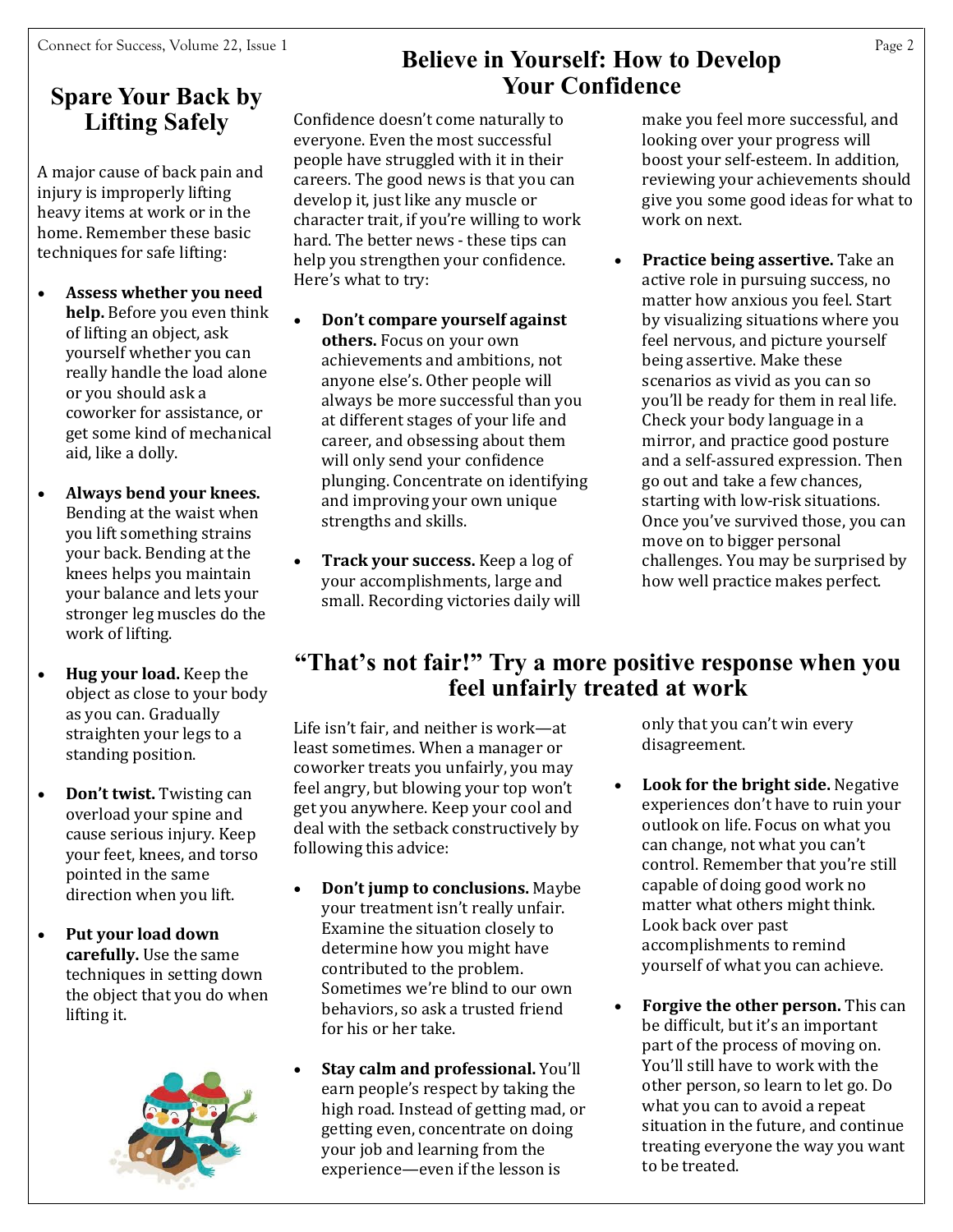Connect for Success, Volume 22, Issue 1 Page 3

#### **January 2022**

**Oswego County Workforce New York Workshop Schedule**

| Mon                              | Tue            | Wed                                                     | Thu                                                                         | Fri                                                                  |
|----------------------------------|----------------|---------------------------------------------------------|-----------------------------------------------------------------------------|----------------------------------------------------------------------|
| $\mathfrak{Z}$<br>HOLIDAY-CLOSED | $\overline{4}$ | 5<br>10:00-11:00 Metrix<br>1:00-4:00 Amazon Recruitment | 6<br>1:30-3:30 Intro to Computers                                           | $\overline{7}$                                                       |
| 10                               | 11             | 12<br>11:00-12:00 Effective Resume                      | 13<br>1:30-3:30 Internet Job Search                                         | 14<br>9:00-10:00 Social Media                                        |
| 17                               | 18             | 19<br>1:00-4:00 Amazon Recruitment                      | 20<br>2:00-3:00 Metrix                                                      | 21<br>10:00-11:00 Effective Interviewing                             |
| <b>HOLIDAY-CLOSED</b>            |                |                                                         |                                                                             |                                                                      |
| 24                               | 25             | 26                                                      | 27                                                                          | 28                                                                   |
| 31                               |                |                                                         | *There will be no Word,<br>QuickBooks or Excel<br>workshops held this month | For more information<br>or to sign up, please<br>call - 315-591-9000 |

#### **Workshop Descriptions:**

*EFFECTIVE COVER LETTER***-**This workshop offers best practices to craft an effective, professional cover letter while avoiding the common pitfalls that can make hiring managers groan.

*EFFECTIVE INTERVIEWING-*Suggestions to prepare for a successful job interview and interview phases will be discussed.

*EFFECTIVE RESUME WRITING-*An intro to resume development where the tips and tools to develop a resume and cover letter will be discussed.

*INTERNET JOB SEARCH-*Learn to research employers, advantages and disadvantages of job banks and upload, copy and paste your resume into online applications. *Email address & electronic resume required.*

*INTRODUCTION TO COMPUTERS-*Develop a new skill and learn the basics of using a Personal Computer. Learn about windows, the mouse, files and more. *Email address & resume requested but not required.* 

*METRIX-*An online learning system with a large catalog of courses and assessments. Customers can choose a goal job, assess their skills, and the system will then suggest courses.

*MICROSOFT EXCEL-*Learn to move around spreadsheets and how to enter data. Begin with simple formulas and move on to auto-sum and functions. Skills taught include filter, formatting and charts.

*MICROSOFT WORD 2016-L*earn how to work efficiently with Word to build your skills. Emphasis is placed on how to type a resume. Skills include formatting, spellcheck, managing bullets and graphics.

*OVER 40 & HIRED-*Discuss the many positive contributions made by mature experienced workers, review the hiring process as well as marketing strategies in a highly competitive job market. *POWERPOINT 2016-*Learn how to build a presentation. Skills include changing colors and background, adding text and graphics, transitions, animations, sound and packaging the presentation to share.

*QUICKBOOKS 2014-*Not just an accounting program, QuickBooks is used by front desk, customer service and sales. Learn the basics of accounts receivable, accounts payable, inventory and reports.

*READY SET GO (TO WORK)-*How to look for work, the hidden job market, selecting the best resume format, cover letters, discussion time for any questions.

*SOCIAL MEDIA-*This workshop will go through some social media platforms and how they can be used to enhance your job search process through privacy tools, online presence, company research and creating your personal online network.

*TICKET TO WORK (TTW)-* These sessions will assist SSDI and SSI beneficiaries in learning how working will affect cash benefits payments and medical insurance coverage.

*UNDERSTANDING THE CIVIL SERVICE SYSTEM-*Get a better understanding of how to obtain employment with local and state governments and school districts.